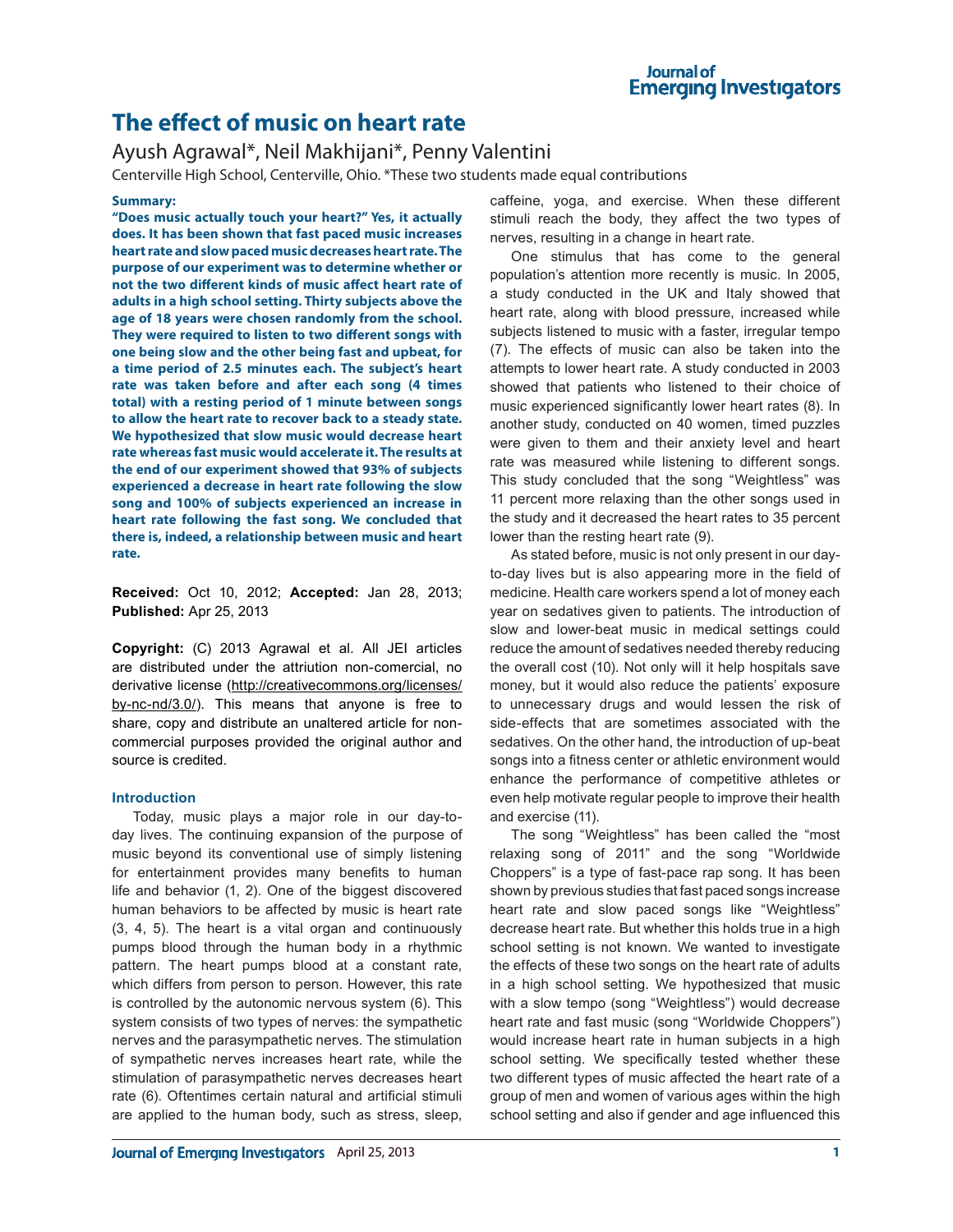#### **Journal of Emerging Investigators**

response.

After completing the experiment, our hypothesis was reaffirmed and our question was answered with: yes, the song "Weightless" decreases heart rate and the song "Worldwide Choppers" increases heart rate in a high school setting. On average, people experienced a faster heart rate when listening to music with a faster beat compared to listening to music with a slower beat. Males and younger people (<35 years of age) experienced a larger change in heart rate compared to females and older people.

#### **Results**

The results of the experiment showing the average heart rate of subjects before and after each song are depicted in **Figure 1**. The baseline heart rate ranged between 54-96 beats per minute before the slow song with the mean being  $74.1 \pm 10.8$ . After subjects listened to the designated slow-tempo song for 2.5 minutes, the heart rate ranged between 50-90 beats per minute with a mean of  $68.3 \pm 10.2$ . This change was statistically significant with a p-value of less than 0.0001. Out of the 30 subjects, 28 experienced a decrease in heart rate, one showed no change, and one showed an increase in heart rate by 2 beats per minute. **Figure 1** also shows the data collected before and after the designated fasttempo song. The heart rate before the fast song ranged between 54-94 beats per minute with an average of 72.5 ± 10.2. After listening to the fast song for 2.5 minutes, the heart rate of the subjects ranged between 62-110 beats per minute with an average of  $81.9 \pm 12$ . This change was also statistically significant with a p-value of less than 0.0001. As shown in **Figure 2**, 93.33% of subjects experienced a decrease in heart rate following the slow song. Of the 30 subjects tested, an incredible 100% of



**Figure 1.** Average heart rate before and after listening to a slow song and a fast song. Blue bars represent average heart rate before listening; red bars represent average heart rate after listening to the songs. Error bars represent standard deviation. HR, heart rate.

subjects showed an increase in heart rate after listening to the fast song.

A subgroup analysis was done based on gender and age group and the results are depicted in **Figures 3** and **4**. We had a total of 30 subjects of which 15 were males and 15 females. As shown, males experienced a greater change in heart rate after listening to both songs. **Figure 3A** shows that the average male subject showed about an 8% decrease in heart rate after listening to the slow song, while the average female showed about a 7% decrease. **Figure 3B** illustrates that the average male subject's heart rate increased by 2% more than the average female subject's heart rate. This difference in the heart rate between males and females was not statistically significant. The age group distribution was also equal in our sample. Fifteen subjects were in the age group 18-34 years and the other 15 belonged to the age group 35-50 years. As far as the relationship between age and the change in heart rate is concerned, **Figure 4** illustrates that younger subjects actually decreased their heart rate by about 4% more after hearing the slow song and increased by about 5% more after listening to the fast song, but this difference was not statistically significant.



**Figure 2.** Percent of Subjects who experienced changes in heart rate after listening to the slow and fast songs.

#### **Discussion**

After listening to the slow song, 93.3% of subjects experienced a decrease in heart rate. After listening to the faster song, 100% of participants showed an increase in heart rate. We noted an interesting trend that males and younger participants experienced greater changes in heart rate after listening to both songs than did women and older participants, even though the difference was not statistically significant. A larger sample size may be needed to show a statistically significant difference in the gender and age analysis. We discovered that the songs "Weightless" and "Worldwide Choppers" contain the possibility of decreasing and increasing heart rate,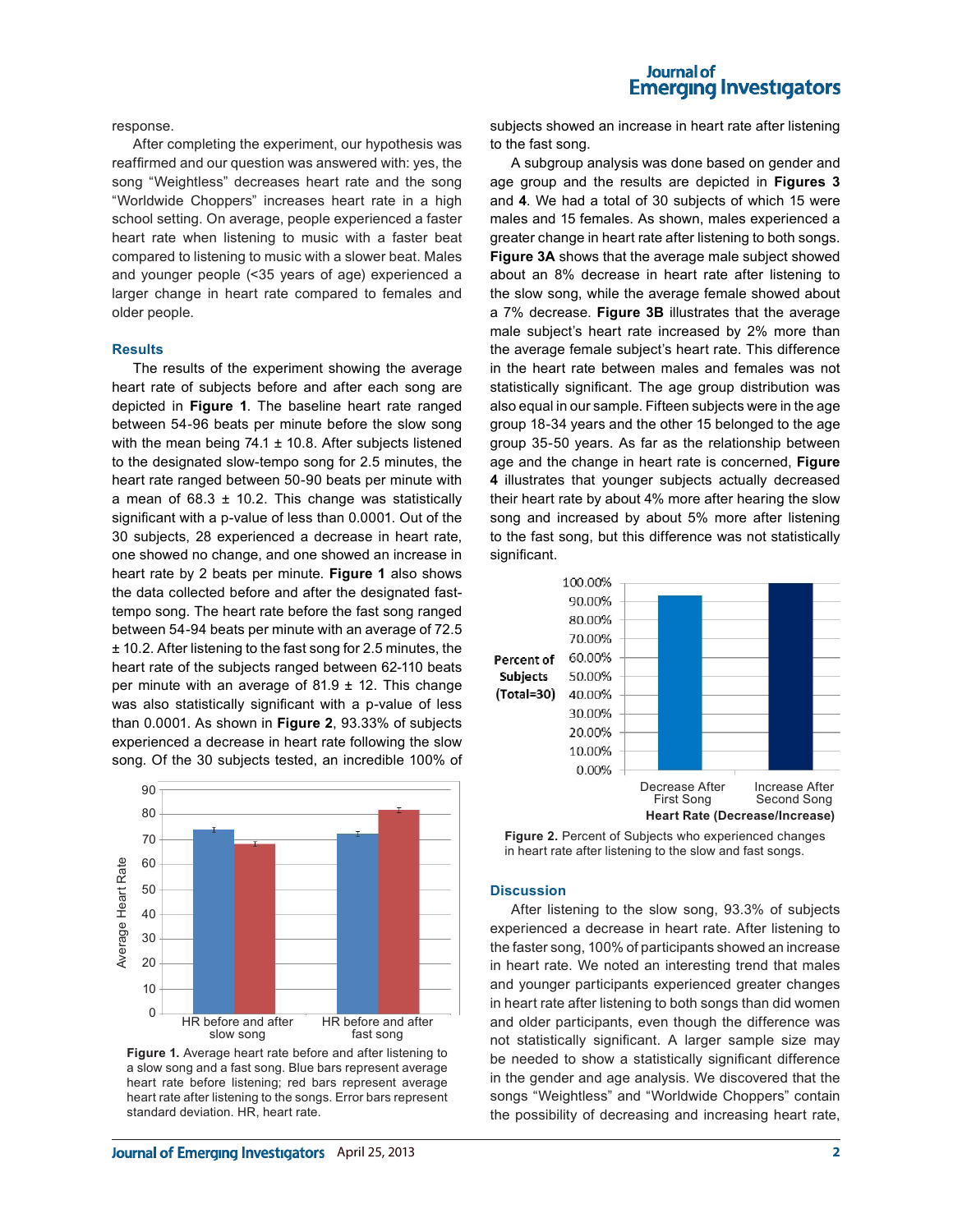**Emerging Investigators A** respectively in adults in high school setting. Why do we 10.00% 8.00%

think that changing the tempo of the music affects the heart rate? When we listen to music, our brain catches the rhythm and sends signals to different organs of the body, including the heart (12). The heart then beats to the tempo of the music, and that is why it slows down when the tempo is slow and accelerates when the tempo is fast. The music of the song "Weightless" was created by the Marconi Union band after working with sound therapists. The song's rhythm begins with a beat of 60 beats per minute and then falls gradually to 50 beats per minute. Lyz Cooper, founder of the British Academy of Sound Therapy, believed that the heart rate slowly comes down to match the beat (9).

 A few factors may have influenced the results. Before the heart rate is taken, typically subjects are required to not eat food for an hour before being tested because the digestion of food requires energy and forces the heart to work harder (13). Also, subjects are usually required to sit in a chair for about 15 minutes before their heart rate is taken to minimize the effects of walking on the heart. In our experiment, it was impractical to ask teachers, students, and faculty members in a school environment not to eat prior to being tested. We do not know if the subjects ate within the hour prior to the experiment. However, we did make subjects sit in a chair for about 15 minutes prior to being tested while they read and signed the paperwork (Human Consent Forms and Photo Usage Forms) and waited for their turns. We also minimized the sources of error by only having one of us perform the testing of the heart rate of the subjects. We used two fingers to count the pulse rate at the subject's wrist for 30 seconds and multiplied that number by 2 to get the pulse rate for 1 minute. A stopwatch was used for timing. Using two fingers to count the pulse on the wrist of subjects is effective; however, using a heart rate machine under ideal conditions is the most effective way to test heart rate. This difference could have had a minute impact on the results that included finding the percentage change in heart rate. In addition, we performed all of the experiments in the same room. This room was empty, quiet, and had minimal distractions. Lastly, the fact that we were in school may have been a factor in the experiment. High school, specifically, is a high stress environment for many teachers and faculty members and that extra stress may have had an impact on our experiment.

This experiment is extremely applicable to the real world as well. The slow song could potentially be used to lower the stress and anxiety of listeners while the fast song could possibly increase the heart rate and get the listener "pumped up" if necessary. For example, in a doctor or dentist's office prior to a major or minor surgery, the patient often gets anxious, nervous, and maybe



Journal of

**Figure 3.** Average percent change in heart rate experienced by females and males after listening to the slow and fast song. Yellow bars represent the average percent change in heart rate experienced by females and green bars represent average percent change in heart rate experienced by males. **A**: This represents the average percent decrease in heart rate experienced by females and males after listening to the slow song. **B**: This represents the average percent increase in heart rate experienced by females and males after listening to the fast song.

even scared. The slow song playing in the background could help to relieve some of the tension and act as a soothing agent for these nervous patients (14,15,16). An extremely beneficial usage for this procedure would be in an operation room. Doctors can use this "holistic" form of treatment that doesn't contain chemicals to reduce the patient's heart rate in a more natural way, decreasing the necessity of sedatives prior to the operation (10,17). These holistic medicines will not only save the hospital money, but could also decrease the amount of side effects from sedatives. On the flip side, a fast song could be used to spur an adrenaline flow for an athlete who needs to be in "game mode" before the game actually starts or for a bodybuilder in need of motivation prior to a hard workout (11). The applications of faster and upbeat songs are not limited to athletic events, however, as different people will always have different ways to feel comfortable.

 One of the limitations of our study was the sample size. We would like to repeat the study with a larger sample size from a heterogeneous group. Also, since reproducibility is important in research, we would test each person multiple times on different days to reduce the variability in results. We would also include a negative control in the experiment by including subjects who are given headphones but do not listen to any music. This study can be made single-blinded by blinding the person measuring the pulse rate. If that person does not know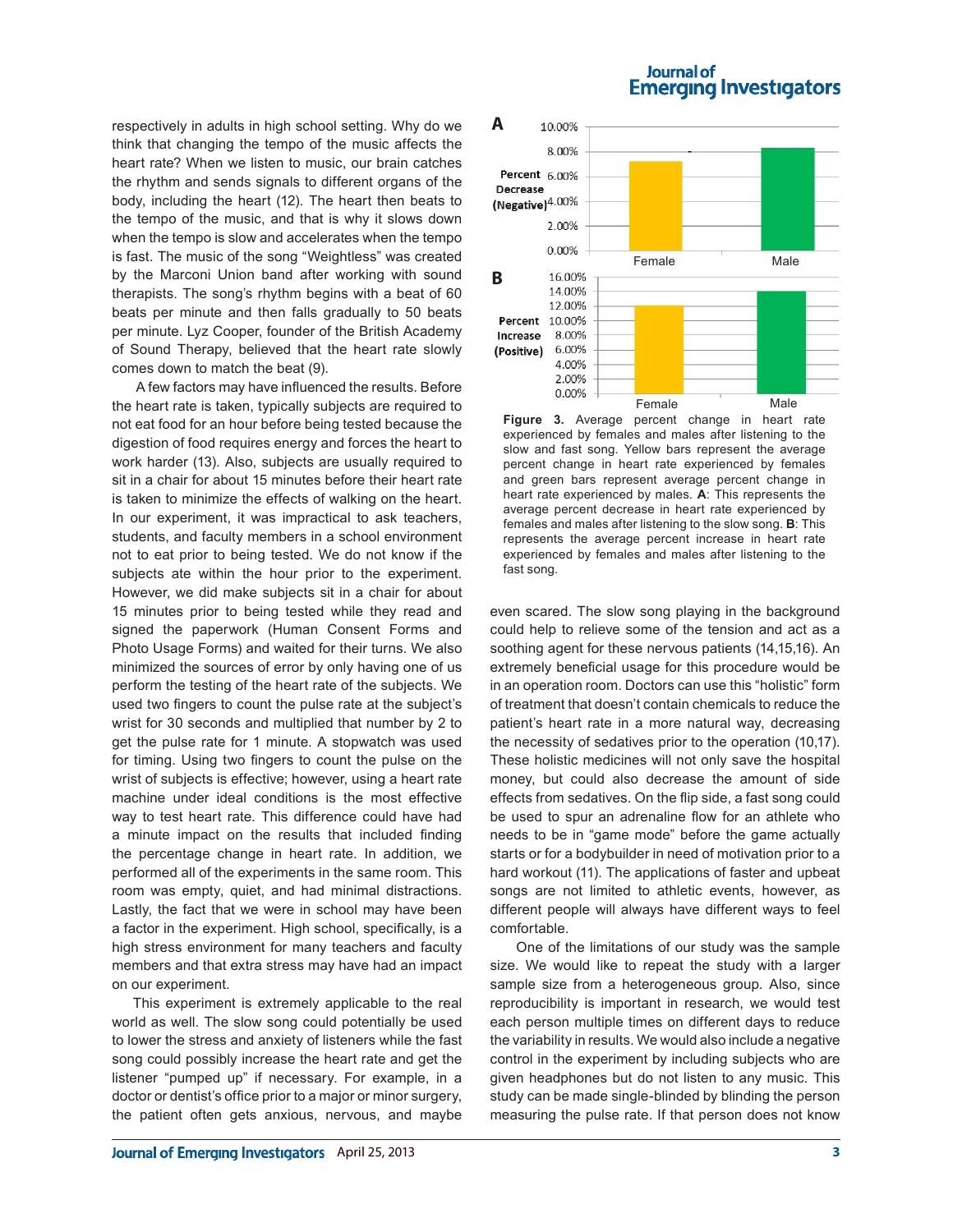

**Figure 4.** Average percent change in heart rate experienced by different age groups after listening to the slow and fast song. Yellow bars represent the average percent change in heart rates experienced by subjects within the age range 18-34 years and green bars represent the average percent change in heart rates experienced by subjects within the age range 35-50 years. **A**: This graph represents the average percent decrease in heart rate experienced by different age groups after listening to the slow song. **B**: This graph represents the average percent increase in heart rate experienced by different age groups after listening to the fast song.

the type of music the subjects listened to, it would take his/her bias affect out of the results. In addition to testing heart rate, we would also seek to test respiration rate and blood pressure as well. We would try to test people in a hospital where medical equipment would be used to test heart rate, respiration rate, and blood pressure before and after each song.

#### **Methods:**

The research protocol was examined and approved by the Scientific Review Committee of Centerville High School (committee for research involving human subjects) and informed consent was obtained from the subjects. We conducted our experiment on 30 subjects, varying in gender (15 males and 15 females) and age (15 subjects in age group 18-34, 15 subjects in age group 35-50). The experiment was performed in controlled settings for all 30 subjects. Subjects were required to come to the Centerville High School Conference Room at any time during the school day. They were required to sit down in a quiet area with minimal distractions. They read and signed the Human Consent Form and Photo Usage Form. We then checked the subject's baseline heart rate and proceeded to have the subject listen to the slow-tempo song "Weightless" for approximately 2.5 minutes. The song "Weightless" is composed by the Manchester band Marconi Union. Then, we checked the subject's heart rate again. After giving a minute rest period so that the subject's heart rate could return back to a normal pace, we once again checked it before

### Journal of **Emerging Investigators**

we played the second (fast tempo) song "Worldwide Choppers" composed by Michael Summers. The song was played for 2.5 minutes and the heart rate of each subject was checked again. The total time needed per subject was approximately 10 minutes, not including the waiting time, which varied for each subject.

Each subject's heart rate was tested by using two fingers to locate the subjects' pulse on their left wrist and counting the number of beats in a 30-second time period. Then, the pulse rate was multiplied by 2 to get the beats per minute, the standard measurement of heart rate. A stopwatch was used for timing. The pulse rate of all the subjects was checked by the same person to eliminate any sources of error. The subjects listened to the songs using Sony Headphones. The headphones and volume of the music were kept constant throughout the experiment. The volume was kept at half the bar on a standard iPod Touch. The headphones were sanitized using disinfecting wipes and given to the next subject for testing. The percent change in the heart rates of male and female subjects were calculated separately after listening to the slow song and after listening to the fast song. Then the mean of that value was calculated and is depicted in **Figure 3**. Similar calculations were done for the two different age groups (18-34 years and 35- 50 years) and the average percent change in the heart rate is shown in **Figure 4**. The p-values were calculated using the student's t-test for subgroup analysis (unpaired data) and the paired t-test for paired data (heart rate before and after listening to the 2 songs).

#### **Acknowledgments**

The authors would like to thank Dr. Sangeeta Agrawal for her helpful contributions during the research project.

#### **References**

1. Cepeda MS, Carr DB, Lau J, and Alvarez H. "Music for pain relief." *Cochrane Database of Systematic Review* 2 (2006): CD004843. Web.

2. Clark M, Isaacks-Downton G, Wells N, Redlin-Frazier S, Eck C, Hepworth JT, and Chakravarthy B. "Use of preferred music to reduce emotional distress and symptom activity during radiation therapy." *Journal of Music Therapy* 43 (2006): 247-265. Print.

3. Douglas SE, and Brighouse G. "Effects of music on respiration and heart rate." *The American Journal of Psychology* 65.1 (1952):39-47. Print.

4. Miskimon R. "Music & its effects on heart rate." www.livestrong.com. 4 May 2011. Web. 6 Sep. 2012. <http://www.livestrong.com/article/135181-music-itseffects-heart-rate/>.

5. Thorne J, Shannon J, and Spencer C. "The effects of music on heart rate and blood pressure." Spot. colorado.edu. 11 Feb. 2012. Web. 10 Sep. 2012 <http://